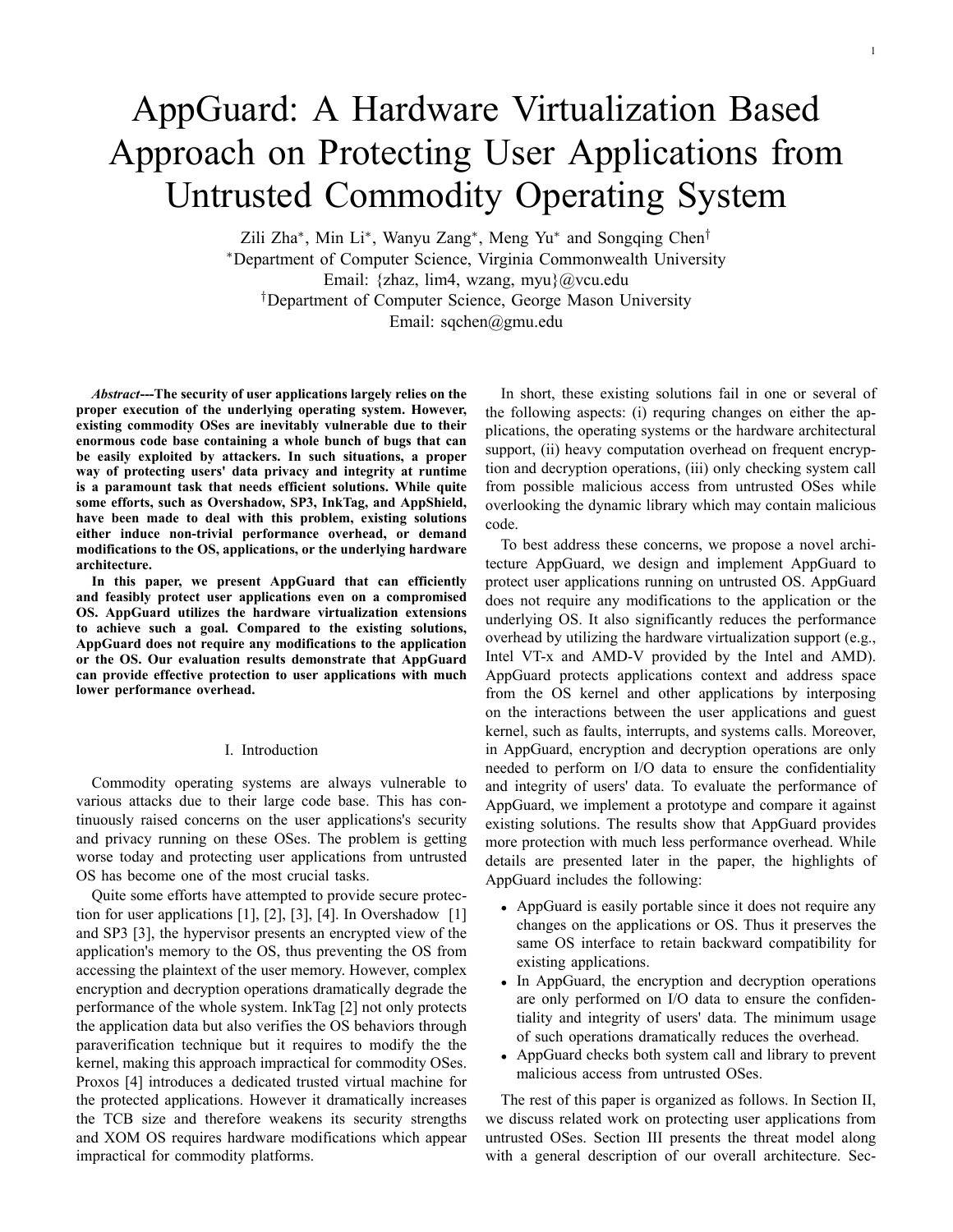tion IV devotes to implementation details of AppGuard, consisting of application memory protection, event interception mechanisms, I/O data protection and so on. Some evaluation results are presented in Section V. Section VI discusses the future work and concludes this paper.

# II. Related Work

In this section, we discuss in more details on the existing approaches related to application protection in untrusted computing environments.

**Hypervisor based protection.** A lot of previous efforts protecting the secrecy and integrity of user's application against untrusted operating system take a VMM-based approach. The most related work to AppGuard includes Overshadow [1], SP3 [3], InkTag [2], AppShield [5].

In Overshadow [1] and SP3 [3], to protect the user applications' security and privacy, the hypervisor presents an encrypted view of the applications' memory to the OS. But encryption and decryption are time consuming, which dramatically degrades the performance of the entire system. AppGuard does not suffer from this drawback by utilizing EPT (Extend Page Table) provided by hardware virtualization extensions. In addition, marshalling code at the user level in Overshadow could be exploited by the attacker. In AppGuard, all code is inside the hypervisor, which provides more strict protection. InkTag [2] verifies the OS behaviors through a new paraverification technique. It effectively secures the application from Iago attacks. However, it requires kernel modifications which is not practical to commodity operating systems. Unlike InkTag, AppGuard requires no changes to the OS or applications.

AppShield [5], the most similar work to ours, claims that it does not need any cryptographic operation by EPT reconfiguration. However, it does not explain how OS performs disk I/O operations, such as memory page swap in/out, without accessing the application. Just relying on EPT configuration, OS will crush if it cannot access the application. Moveover, Appshield requires a trusted component in the guest kernel. AppGuard differs from Appshield in (1) although both AppGuard and Appshield use EPT configurations to isolate the application from the OS, AppGuard allows the OS to access the encrypted applications' memory page in order to support normal disk I/O operations; (2) AppGuard does not require any modifications to the application or the OS, while Appshield needs a trusted component in the guest kernel; 3) AppGuard directly traps the events that need to be intercepted without going through the guest kernel as in AppShield, thus not relying on any trusted components of the guest OS. This makes AppGuard backward compatiable.

**Secure processor based protection.** A secure process is a dedicated process with hardware implementation for carrying out cryptographic operations. It can directly protect individual process bypassing the whole or most of OS. XOM OS [6] provides compartments to isolate one application from the others. However, XOM OS requires hardware modifications and heavy compiler/assembler support that appears impractical for commodity platforms. SecureME [7] and Bastion [8] both use secure processors to deal with untrusted OS and hardware. Bastion is a new hardware-software architecture for protecting security-critical software modules. It is composed of enhanced microprocessor hardware and enhanced hypervisor software. SecureME is also a hardware-software approach to provide protection on application code and data. It requires modifications to the OS and applications. AppGuard is different from above as it does not require any modification to hardware, OS or application.

Some other related work, e.g., Flicker [9], TrustVisor [10], and Memoir [11] protects a small piece of code and data rather than a whole application or device drivers that requires OS functionality. The negative impact of TCB size on system security has been widely recognized.

AppGuard differs from these existing work because App-Guard does not require any modifications to the application or the guest OS. Furthermore, AppGuard not only protects the user application by interposing on the control transfer between the user process and the guest kernel upon system call invocation and interrupt handling, but also considers the potential privacy leakage during shared library calls. Finally, AppGuard takes a cryptographic approach only in system call based I/O and paging related I/O to ensure both the privacy and the integrity of the data, and the performance.

#### III. Overview

# *A. Threat Model*

In our work, the OS is assumed to be untrustworthy since it is vulnerable to attacks due to its large code base, which consists of not only the kernel but also device drivers and system services. The large body of code exposes broad attack surfaces to attackers. The sensitive data of users' application will be easily tampered with once any part of the OS gets compromised. We don't consider the protection of its availability in this paper.

Compared to a commodity OS, the underlying hypervisor normally has a much smaller and simpler code base. In our work, we assume that the hypervisor is trustworthy and its integrity can be ensured by utilizing TPM (Trusted Platform Module) from the Trusted Computing Group (TCG). Besides, System Management Mode based attacks are out of the scope of our consideration.

We also assume that the underlying hardware, i.e, CPU, cache, memory are all trustworthy except for peripheral I/O devices since they are vulnerable to exposure. To prevent the privacy leakage from I/O devices, we adopt crypto to ensure the privacy and integrity of all I/O data.

# *B. Design Goal*

The aim of AppGuard is to provide a secure execution environment which protects the integrity and data privacy against a compromised OS for critical user applications. This goal is the same as some previous work, such as Overshadow and AppShield..

**Address space isolation**. To fully protect the privacy and integrity for code and data in the application's address space, we must impose strict isolation between the address space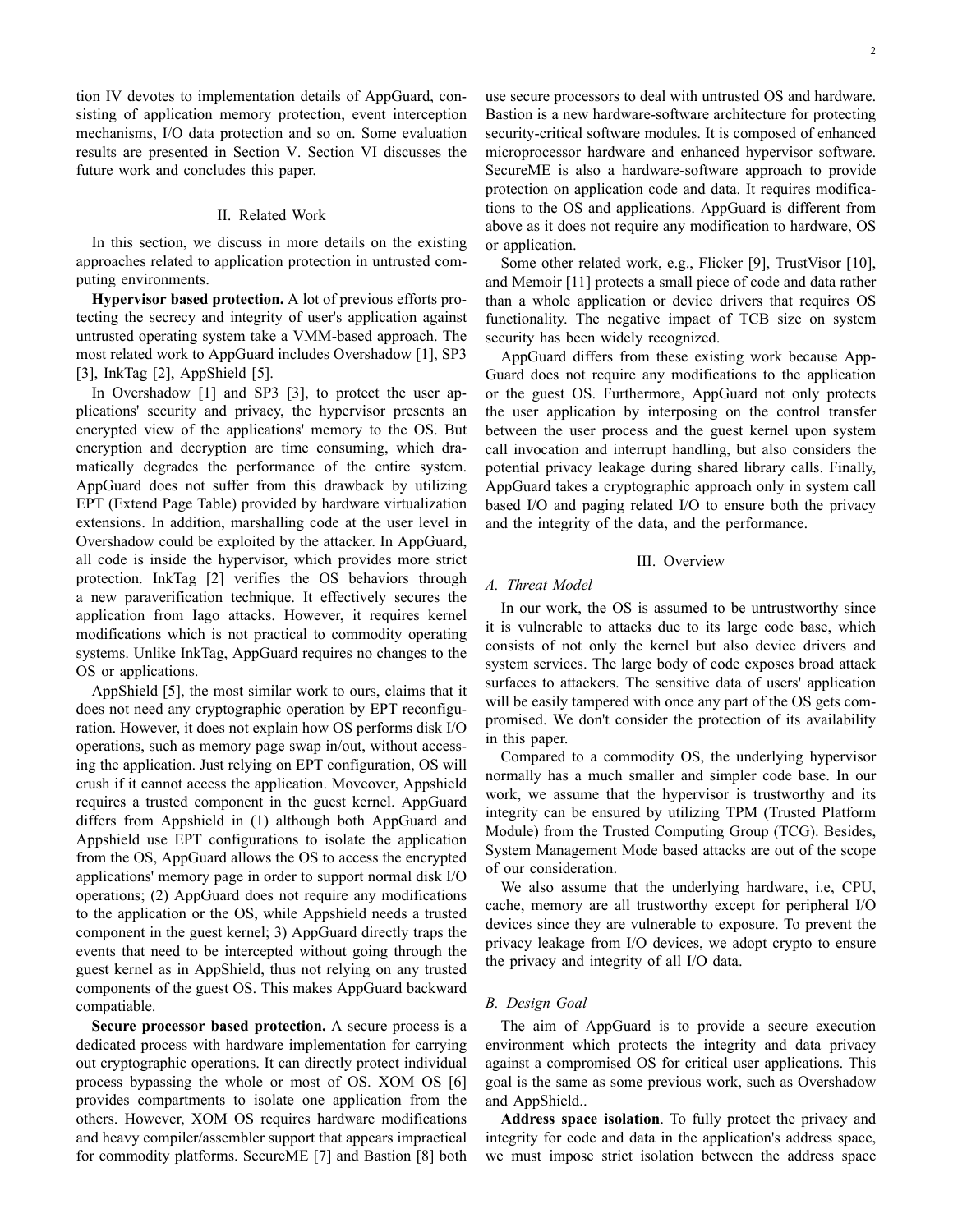of the application and the guest kernel. This is achieved by utilizing hardware assisted virtualization support for memory virtualization instead of repetitively encrypting and decrypting the pages.. Any access to the application address space from the guest kernel will be intercepted and handled by AppGuard.

**Control flow integrity**. Even though the address space of applications is strictly isolated, an application still needs to interact with the OS for system call handling, fault and interrupt handling. To ensure control flow integrity, AppGuard interposes on every context switch to prevent the application from being tampered with. The kernel cannot make any changes of the application code, thus, the control flow integrity of the application will be assured.

**Disk I/O and paging related memory protection**. Different from memory isolation, disk I/O data and swap pages need to be encrypted since the disk is shared among processes and vulnerable to attacks. This is achieved by encrypting the user pages upon EPT violation when the kernel attempts to access the application's memory.

**Unmodified application and OS**. In this paper, we aim to provide a novel system that doesn't require any modification to the user application or the OS, which makes the key difference from the previous work. This novelty simplifies the system to the largest extent but still manages to enforce full protection of all the security sensitive applications.

# *C. Overall Architecture*

Figure 1 shows the overall architecture of AppGuard. It consists of an untrusted OS, user application, a bare-metal hypervisor and a shared buffer in the user space.

To avoid any change to the application or OS, we modify the hypervisor by adding three components for the following functions: (a) *Context protection*: protect the application context during the switch between the user and the kernel mode; (b) *Parameter marshalling*: assemble the arguments that need to be passed to the kernel. (c) *EPT reconfiguration*: configure EPT entries in order to isolate the address space between the application and the guest kernel. Therefore, the application address space will be inaccessible to the kernel. The shared buffer, which is also accessible to OS, stores all the marshalled arguments that need to be passed to the kernel for normal event handling. AppGuard follows the following four steps to handle the interrupt and system call.

- 1) Any flow control from the user application to the untrusted kernel traps to the hypervisor due to different interception mechanism based on what type of event is occuring, e. g, system call, interrupt, shared library function invocation.
- 2) The hypervisor saves the user context, marshals the required parameters, marks the corresponding EPT entries of the user process as inaccessible and injects the interrupt into the kernel or transfers control to the shared library.
- 3) After the guest OS handles the forwarded system call or interrupt, it transfers controls to the untrusted code block that again issues another hypercall into the hypervisor or triggers an EPT violation after execution of the shared library function.



**Fig. 1:** The architecture of AppGuard for handling system calls/interrupts.

4) The hypervisor restores the original contexts of the interrupted process and returns control to the user application.

At first glance, the architecture in Figure 1 looks similar to that of AppShield. However, AppGuard differs from App-Shield significantly. The largest difference lies in the fact that the system call or interrupt is intercepted directly by the hypervisor. Importantly, AppGuard does not require any modifications to the commodity OS which makes it easily portable.

### IV. Implementation

In this section, we describe the detailed design of App-Guard. We mainly focus on how it isolates the address space of user applications from the OS, and the interception mechanisms for system calls, interrupts and library function calls in order to protect the privacy and integrity of users data.

### *A. Application memory protection*

Figure 2 depicts the basic state transition diagram for maintaining the secrecy and integrity of a single protected memory page. In the figure, RA/WA represents read/write operation on the accessible plaintext, and RK/WK represents read/write operation on encrypted data. The detailed procedures of the state transition are as follows:

- *•* Transition 1: When a system call is invoked or an interrupt occurs, the hypervisor intercepts the event and marks the EPT entries of the corresponding application as inaccessible and forwards the events to the kernel.
- Transition 2: On return to the user process, the hypervisor restores the bits in the EPT entries to their original state and the application can perform read/write (RA/WA) operations.
- Transition 3: When the kernel tries to read or write the application pages for disk I/O, the hypervisor intercepts this operation based on EPT violation, encrypts the I/O data, sets those entries as inaccessible.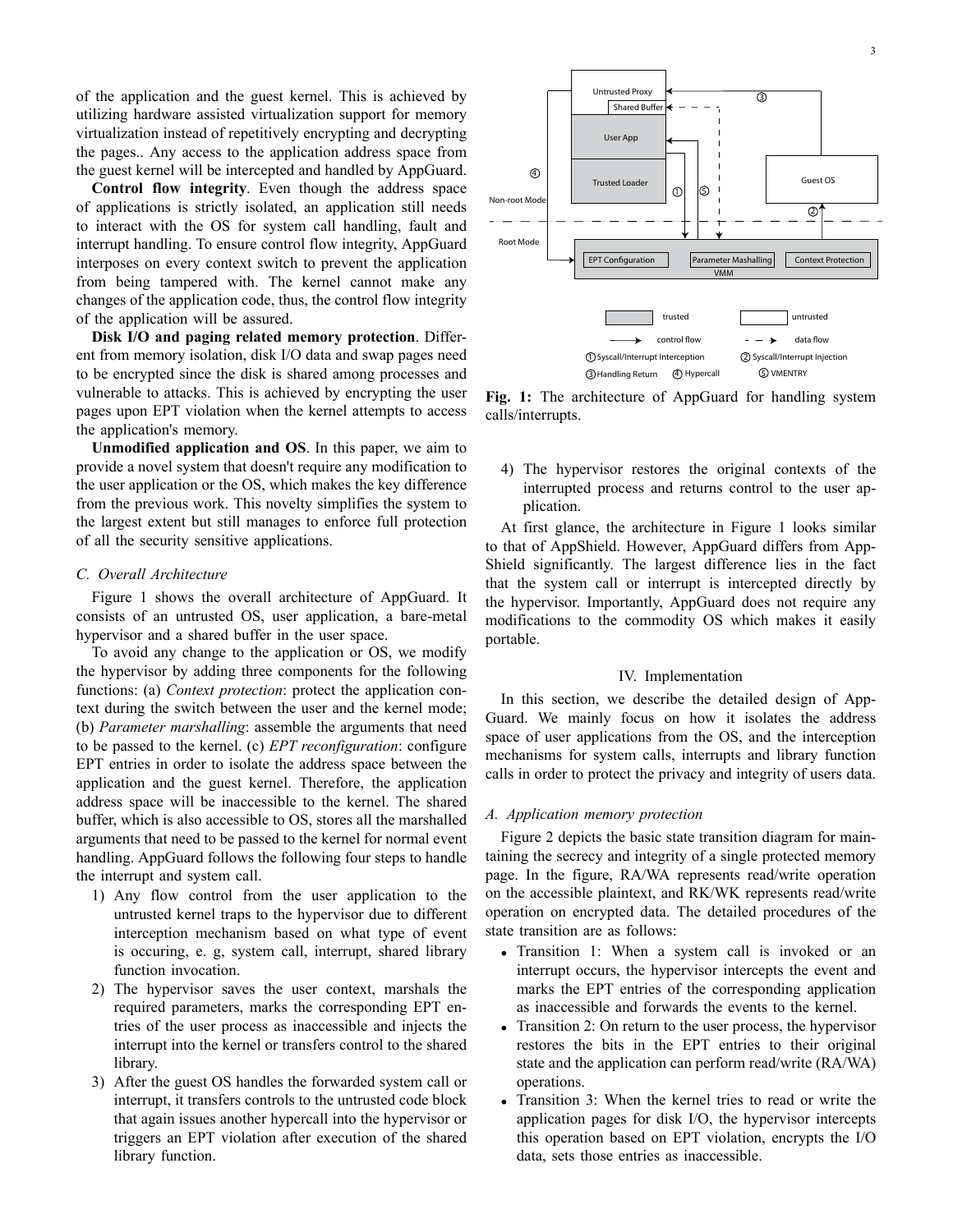

**Fig. 2:** State transition diagram for maintaining the secrecy and integrity of single memory page of user application.

• Transition 4: When the encrypted page is subsequently accessed by the application, the hypervisor decrypts it and sets the corresponding EPT entry as accessible.

# *B. System Call Handling*

The general procedure for handling a system call consists of several steps as described below:

- 1) Any system call, interrupt or shared library function call causes VMEXIT and is intercepted by the hypervisor.
- 2) The hypervisor will (1) marshal the parameters required by the system call handler into the shared buffer; (2) save the contexts of the trapped process and prepare dummy context in VMCS; (3) set the EPT entries corresponding to the guest memory as inaccessible except for the shared buffer and inject the event into the guest kernel. The shared buffer is used for communication between the application and the kernel.
- 3) Return control to the untrusted code block in the user address space which again issues a hypercall into the hypervisor.
- 4) The hypervisor restores the original EPT configuration and the original context (GP registers, flag registers, control registers).

# *C. Library call handling*

Another potential security issue is from the shared libraries that are linked to the running program at runtime, which may contain malicious code intending to tamper with users' privacy [12]. Some of the library functions are implemented by invoking the system calls provided by the kernel. Therefore, to prevent them from accessing the sensitive information of the application, we need to intercept the user space library calls in the hypervisor before the system calls are invoked. The difference from the system call handling is that we don't need to re-exit for system calls embedded inside library functions. For performance, we need to design a mechanism that prevents re-entry for system calls in library functions. The detailed mechanism for intercepting and handling shared library function calls will be discussed in our future work.

# *D. Parameters Mashalling*

One critical component of AppGuard is parameters marshalling that exports the data needed by the system call routine into a shared buffer. The arguments inside the shared buffer will be used to maintain the normal execution of the system call.

On VMEXIT, in order to prevent the kernel from accessing registers since they may contain sensitive application data, the hypervisor saves these registers in a private section in its own address space and creates some dummy context. However, there are still some system calls that place their parameters in some of these general purpose registers. To ensure the correct execution of the system call service, AppGuard keeps those parameters in the corresponding registers.

### *E. I/O protection through encryption*

As we assume that the disk and the OS are not trustworthy, we use a cryptographic approach which supports system call based I/O and paging related I/O to ensure both the privacy and the integrity of the data.

**Disk I/O protection:** As mentioned earlier, all system calls, including system call based I/O, such as read() and write(), are intercepted by the hypervisor. It will encrypt the I/O data that needs to be passed to the untrusted kernel.

**Paging related memory protection:** For paging related I/O, since before VMENTRY, the EPT entries corresponding to the target application have already been marked as inaccessible to the guest kernel, it triggers an EPT violation when the guest tries to access the user's memory. The hypervisor encrypts the required memory and marks those entries as accessible and returns control to the guest VM and resumes the operation. For instance, if a page is to be swapped out, the hypervisor intercepts this operation based on the EPT violation, encrypts the page and swaps it out. When the page is swapped in from the disk later on, the hypervisor decrypts this page and hands it over to the application.

Overshadow [1] encrypts/decrypts the application memory at the occurrence of every context switch between the user mode and the kernel mode. This dramatically degrades the performance of the entire system due to the costly encryption/decryption operations. However, AppGuard just needs to encrypt/decrypt the pages for I/O operations. For normal interrupts or system calls, there is no need to encrypt these pages since we already set these EPT entries as inaccessible previously.

#### V. Evaluation

#### *A. Comparison with Existing Approaches*

Our design differs from other existing approaches in a number of different ways, which are summerized in Table I. Y means that encryption is needed for that particular event while N means that encryption/decryption is not needed during the process. From this table, we can find that Overshadow requires encryption or decryption operations at every context switch between the application and the guest OS while AppGuard only needs to reconfigure the corresponding EPT entries utilizing hardware virtualization extensions. Encryption/decryption